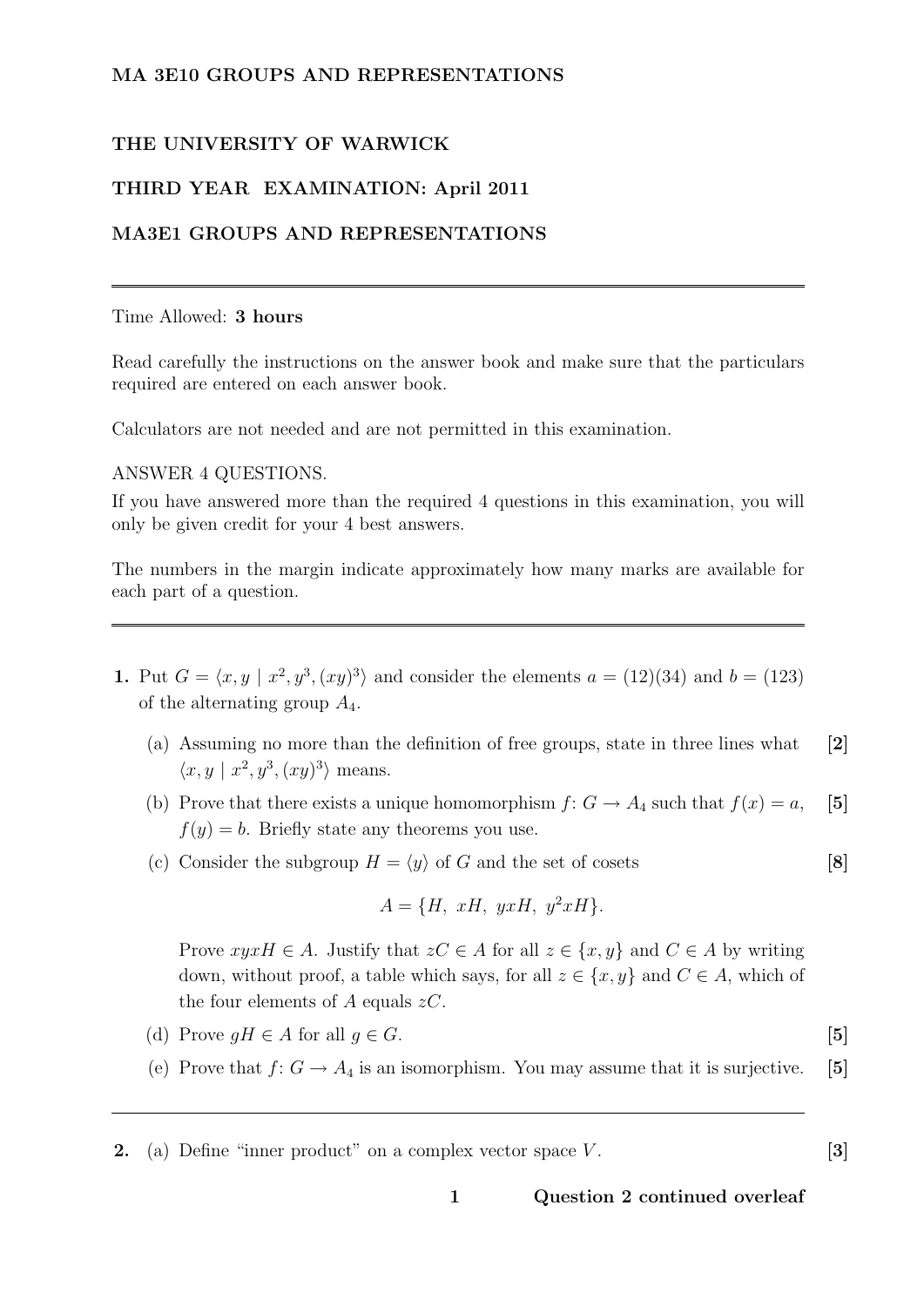## MA 3E10 GROUPS AND REPRESENTATIONS Question 2 continued

- (b) Let  $V$  be a finite-dimensional complex vector space equipped with an inner [7] product  $\langle \cdot, \cdot \rangle$ . Let  $W \subset V$  be a linear subspace. Prove  $V = W \oplus W^{\perp}$ .
- (c) Define " $\mathbb{C}G$ -module". [3]
- (d) Let G be a finite group and V a finite-dimensional  $\mathbb{C}G$ -module. Let W be a [6]  $\mathbb{C}G$ -submodule of V. Using the fact (which you needn't prove) that there exists a G-invariant inner product on V, prove that there exists a  $\mathbb{C}G$ -submodule  $X \subset V$  such that  $V = W \oplus X$ .
- (e) Let G be the free group on x, y. Let  $\rho$  be the representation of G defined by [6]

$$
\rho(x) = \begin{pmatrix} 0 & 1 \\ 1 & 0 \end{pmatrix}, \quad \rho(y) = \frac{1}{2} \begin{pmatrix} -2 & 1 \\ 0 & 2 \end{pmatrix}.
$$

Suppose that  $\rho$  is afforded by  $(V, A)$  where V is a CG-module and A is a basis  $(v_1, v_2)$  of V. Find an explicit G-invariant inner product  $\langle \cdot, \cdot \rangle$  on V for example by giving the  $2 \times 2$  matrix  $(\langle v_i, v_j \rangle)_{ij}$ .

You don't need to show how you found your answer but you should prove that it has the required properties.

**3.** Let  $\rho, \sigma$  be irreducible representations of a finite group G. Let  $E(i, j)$  denote the  $(\deg \sigma) \times (\deg \rho)$  matrix with 1 in position  $(i, j)$  and zeroes elsewhere. Put

$$
T(i,j) := \sum_{g \in G} \sigma(g^{-1}) \cdot E(i,j) \cdot \rho(g).
$$

- (a) Define "intertwining matrix  $\rho \to \sigma$ ". [3]
- (b) Prove from first principles that  $T(i, j)$  is an intertwiner  $\rho \to \sigma$ . [5]
- $(c)$  Prove [7]

$$
\sum_{i,j} T(i,j)_{ij} = \#G \cdot (\chi_{\rho}, \chi_{\sigma})_G
$$

where  $D_{k\ell}$  denotes the entry in position  $(k, \ell)$  of a matrix D. Hint: if  $A, B, C$  are matrices such that the product  $ABC$  is defined then

$$
(ABC)_{ij} = \sum_{s,t} A_{is} B_{st} C_{tj}.
$$
 (1)

- (d) Assume  $\rho \nsim \sigma$ . Prove  $(\chi_{\rho}, \chi_{\sigma})_G = 0$ . State any results that you use. [5]
- (e) Let  $\text{Rep}_n(G)$  denote the set of equivalence classes of *n*-dimensional representa- [5] tions of G. Prove that  $\text{Rep}_n(G)$  is finite. You may use any results from the lectures if you state them clearly.

#### 2 Question 4 continued overleaf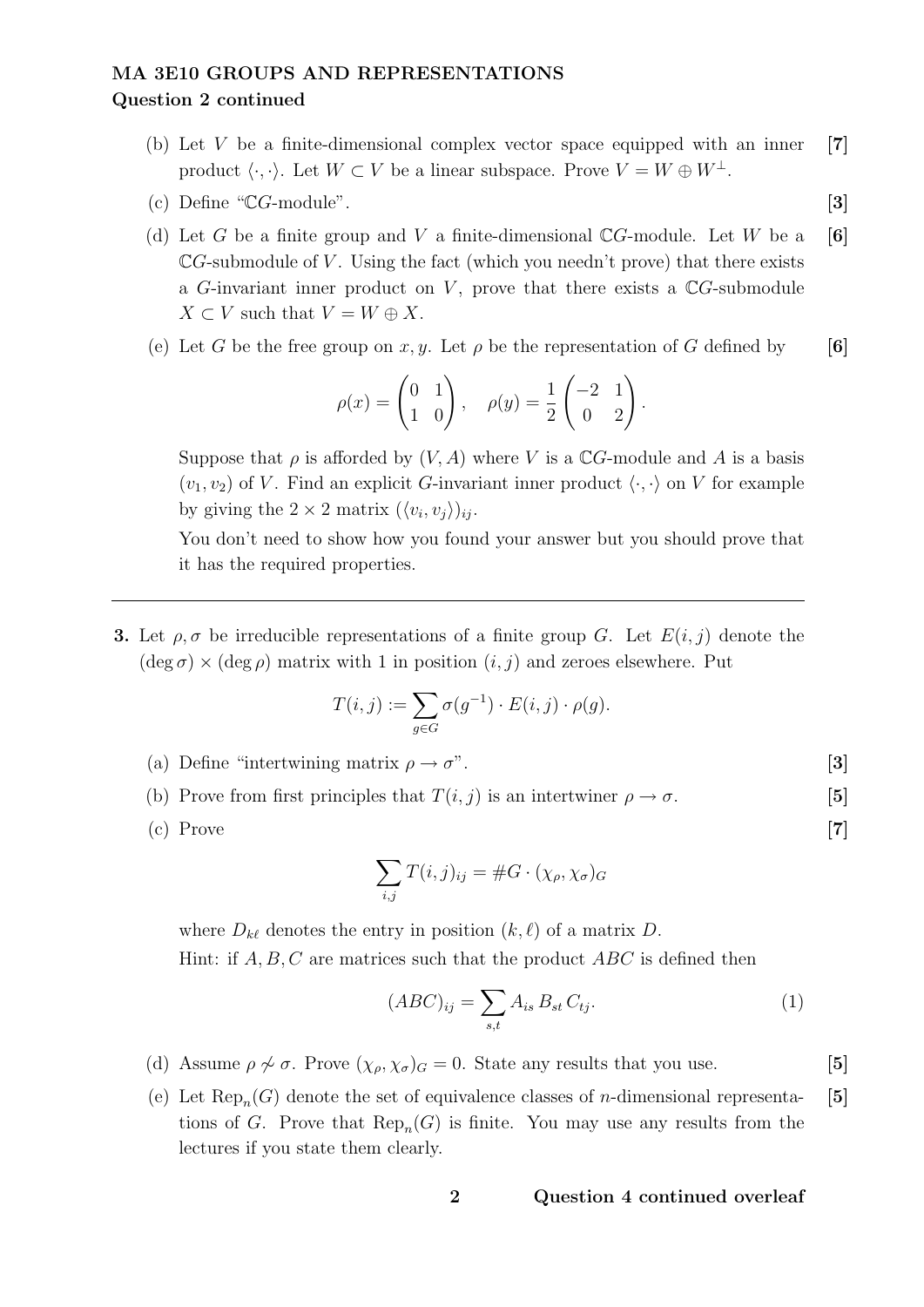## MA 3E10 GROUPS AND REPRESENTATIONS Question 4 continued

- 4. (a) Let  $\chi$  be a character of a finite group G and  $g \in G$ . Prove  $|\chi(g)| \leq \chi(1)$  clearly [4] stating any results that you use.
	- (b) Let  $\chi$  be a character of a finite group G. Define ker  $\chi$  to be ker  $\rho$  if  $\rho$  is a [7] representation of G with character χ. Prove

$$
\ker \chi = \{ g \in G \mid \chi(g) = \chi(1) \}
$$

clearly stating any results that you use.

(c) Let  $H \leq G$  be finite groups. Let p a nonzero character of H and recall [8]

$$
p^{G}(g) = \frac{1}{\#H} \sum_{x \in G} [xgx^{-1} \in H] p(xgx^{-1})
$$

where

$$
[P] = \begin{cases} 1 & \text{if } P \text{ is true,} \\ 0 & \text{if } P \text{ is false.} \end{cases}
$$

Prove that

$$
\ker(p^G) = \bigcap_{x \in G} x^{-1}(\ker p)x.
$$

Where does your proof break down if  $p = 0$ ?

- (d) Let  $H \leq G$  be finite groups. Let  $p \in \mathrm{CF}(H)$  and  $q \in \mathrm{CF}(G)$  be class func- [6] tions. Prove that  $(p q_H)^G = p^G q$  where multiplication is pointwise:  $(fg)(x) :=$  $f(x) g(x)$ .
- **5.** We define the group  $G = \langle a, b \mid a^3, b^7, a \cdot b a^{-1} b^{-2} \rangle$ . Then:

Every element of G can uniquely be written in the form  $a^k b^{\ell}$ with  $0 \leq k < 3$  and  $0 \leq \ell < 7$ . (2)

There exists a unique homomorphism  $f: G \to C_3 := \langle c \mid c^3 \rangle$ such that  $f(a) = c$ ,  $f(b) = 1$ . (3)

You may assume these without proof.

(a) Assuming no more than the definition of "group" define "conjugacy class". [3]

(b) Put [8]

$$
D_1 = \{1\}, \qquad D_2 = \{b, b^2, b^4\}, \qquad D_3 = \{b^3, b^5, b^6\},
$$

$$
D_4 = \{a b^{\ell} \mid \ell \in \mathbb{Z}\}, \qquad D_5 = \{a^2 b^{\ell} \mid \ell \in \mathbb{Z}\}.
$$

Prove that  $D_1, \ldots, D_5$  are the conjugacy classes of G.

3 Question 5 continued overleaf